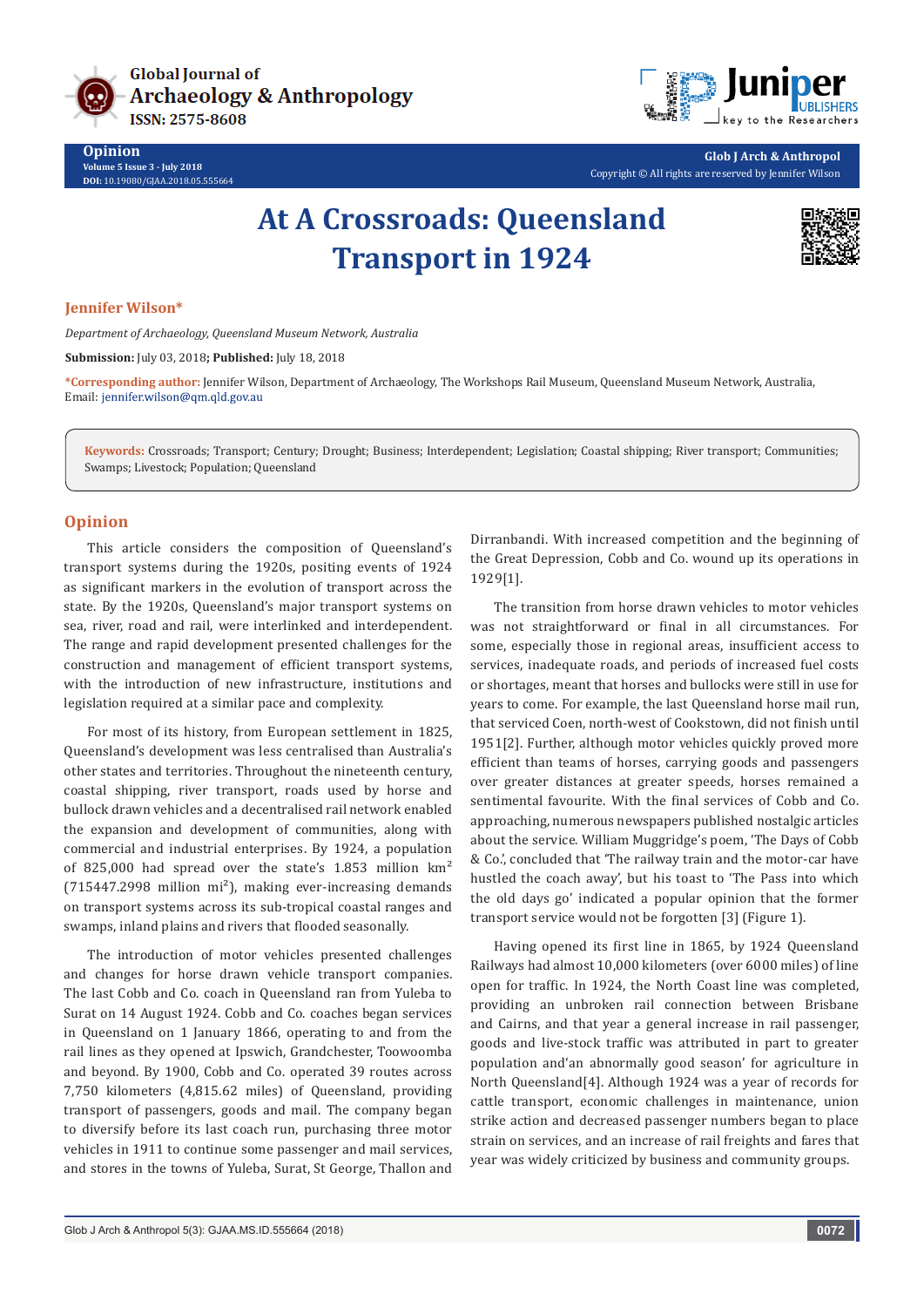

In his report for the year 1924-1925, Commissioner of Railways, J W Davidson, identified a "disadvantage under which the revenues of the Queensland Railways suffered in comparison with other States because of tapering of rates and fares for the extremely long haulage of good and passengers" [4]. Davidson cited the greatest distances at that time by rail from the capital of each state for comparison, with the longest, almost double that of any other state, being Brisbane to Dajarra, Western Queensland, at 2,275 kilometers (1,414 miles). The following year, Davidson concluded that "While a considerable proportion of the falling off was attributable to cessation of traffic during the railway strike, and to the drought prevailing, the rapid expansion of motor traffic is also responsible for loss of business to the railway" [5].

Motor vehicles were first imported to Queensland during the early 1900s. Initially their expense and rarity limited their use to those who could afford the time and money, but by the 1920s a broader range of the population were purchasing and using motor vehicles. Following the introduction of the Main Roads Act in 1920, motor vehicle registrations were managed by the newly-formed Main Roads Commission. By June 1924, 25,052

cars, 1,624 trucks and 4,563 motor cycles had been registered, signifying that cars were "being put into commission almost as fast as they were being imported" [6]. By the end of the decade Queensland's agricultural produce, livestock and population was increasingly conveyed by motor vehicle.

The only real challenge to the increasing impact and dominance of motor transport was that posed by the development of aviation in Australia after the First World War. The 1920 Air Navigation Act designated airfields, standardized aircraft registrations, and called for tenders for airmail carriage under government subsidy on four initial routes that would complement existing rail services, including Charleville to Cloncurry in western Queensland. On 16 November 1920, the Queensland and Northern Territory Aerial Services Ltd was formed, making its first scheduled passenger and mail flight under the subsidy on 2 November 1922. Soon known by its initials - QANTAS - in December 1924 the company reported that it had successfully flown over 200,000 miles "without injury to passengers or staff" [7] (Figure 2).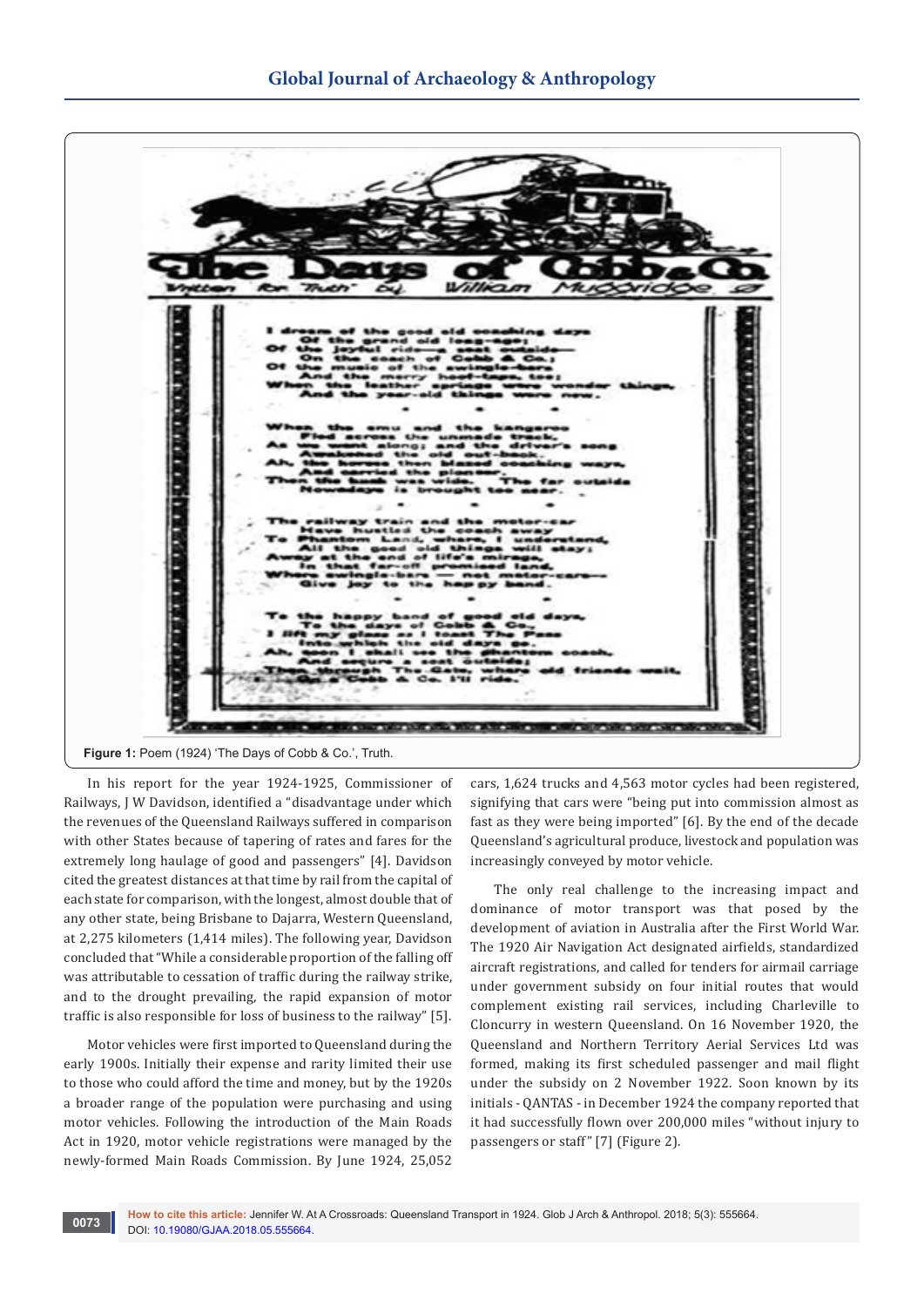

In 1924, Qantas introduced a four-passenger de Havilland DH50 on the Charleville to Cloncurry service, the first with an enclosed passenger cabin. By chance, Prime Minister Stanley Bruce was one of the first to passengers to promote the service, becoming the first Australian Prime Minister to use air travel for an official journey in November 1924. At the end of his journey, Bruce stated "The good progress which has been made up to the present and the excellency and efficiency of the services I have just utilized augur well for the future of aerial transport in Australia" [7]. Two years later, Qantas began manufacturing a small fleet of DH50 aircraft, adapted for Australian conditions, and in 1928 Qantas' DH50 VH-UER was renamed 'Victory' and leased for service to the newly established Australian Aerial Medical Service (later the Royal Flying Doctor Service). By the end of the decade, Qantas had expanded its services to Commonweal, Mt Isa and Normanton, built a hangar in Brisbane and opened the Brisbane Flying School [8].

Changes and developments in Queensland's transport systems during the 1920s represented a unique range of complexities and opportunities across road, rail and sky, especially at their points of intersection. The state enjoyed increasing choice for travel and freight, and by the end of the

decade had witnessed widespread transitions from horsepower to motor power, and regular air services that could convey passengers and mail faster and cheaper (in some cases) than rail. Almost 100 years later, with increasing interest in alternate fuels and technologies and integrated transport systems, it is likely that another decade of similar change and development will soon be part of Queensland's transport history.

#### **References**

- 1. Details about Cobb and Co. from Tranter D (1990) Cobb & Co.: coaching in Queensland. Queensland Museum, Brisbane, Australia.
- 2. Queensland Government (2009) Queensland Past and Present: 100 Years of Statistics, Digital Books, Q150 Digital Books, Australia.
- 3. Poem (1924) The Days of Cobb & Co. Truth. p. 1.
- 4. Davidson JW (1925) Report of the Commissioner for Railways for the year ended 30 June 1925. Queensland Railways, Brisbane, Australia.
- 5. Davidson JW (1926) Report of the Commissioner for Railways for the year ended 30 June 1926. Queensland Railways, Brisbane, Australia.
- 6. 'Motor Cars in Queensland' (1924) The Brisbane Courier (1933). p. 6.
- 7. The Longreach Leader (1954) The Longreach Leader Christmas. p. 1.
- 8. Bruce Leonard (1994) A Tradition of Integrity: the story of Qantas Engineering & Maintenance. UNSW Press, Sydney, Australia.